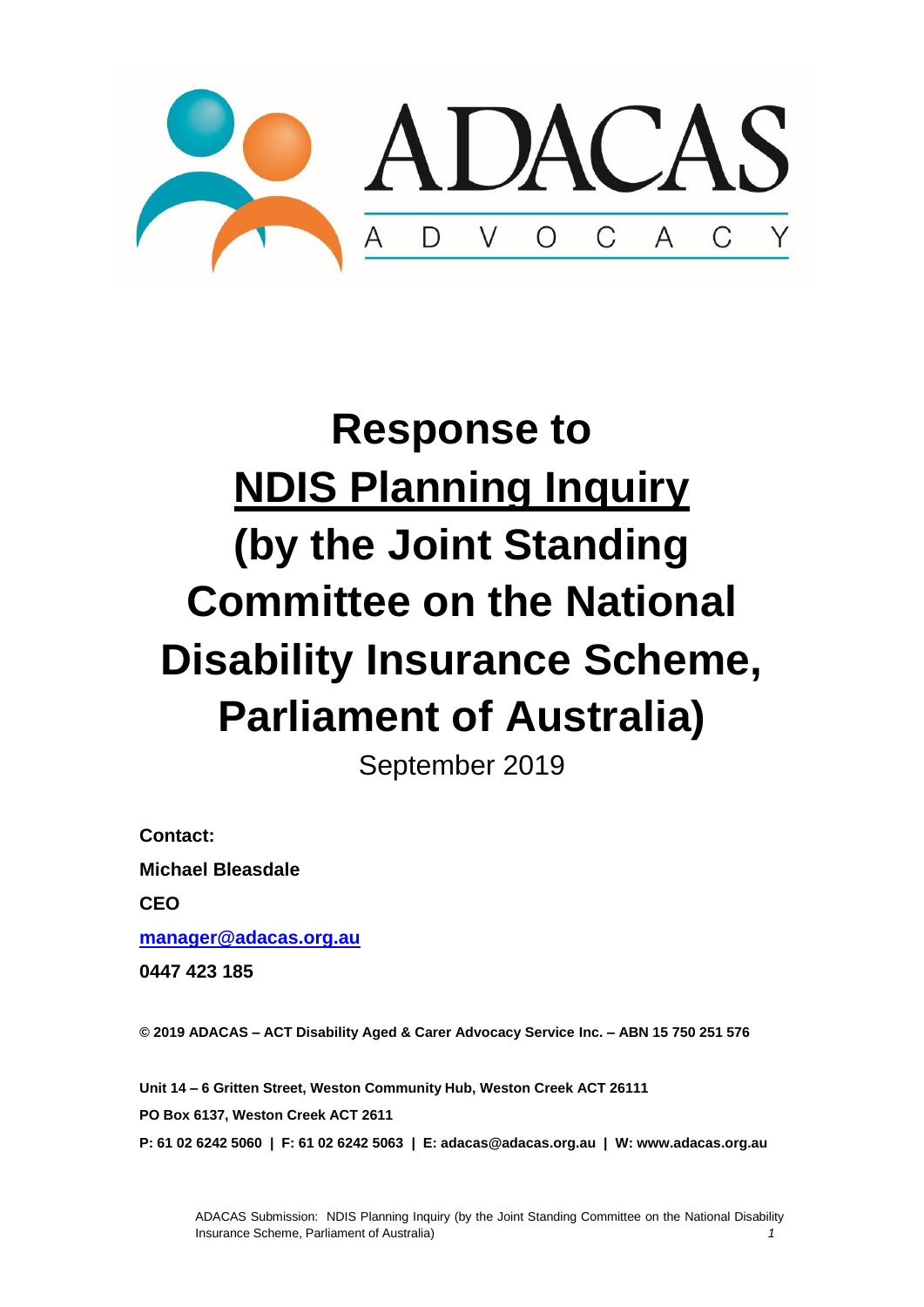This page is intentionally blank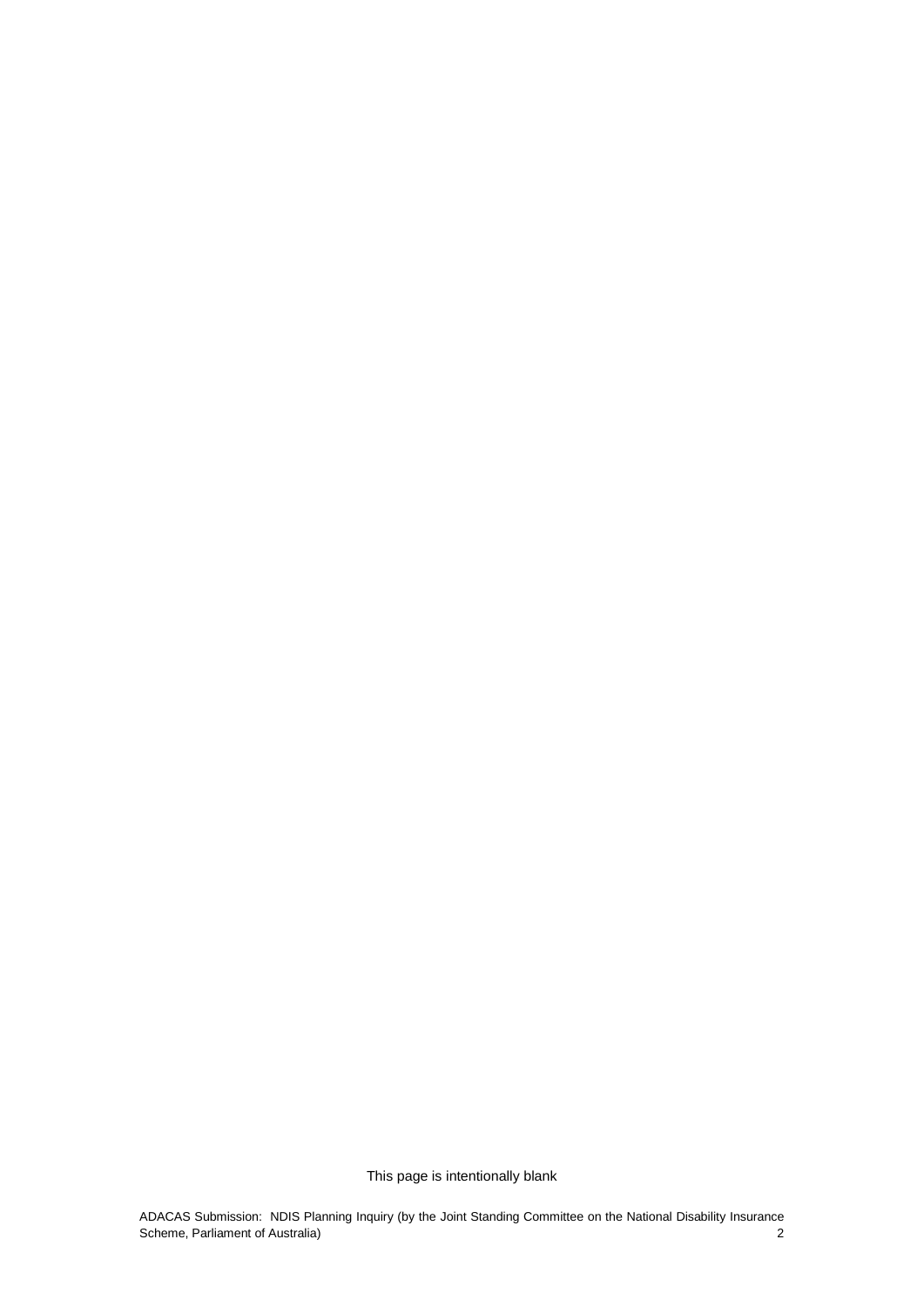#### **Table of Contents**

| 1. |    |                                                                                |
|----|----|--------------------------------------------------------------------------------|
| 2. |    |                                                                                |
|    | a) | The experience, expertise and qualifications of NDIS planners 5                |
|    | b) | The ability of planners to understand and address complex needs 8              |
|    | c) | The ongoing training and professional development of planners 10               |
|    | d) | The overall number of planners relative to the demand for plans 11             |
|    | e) | Participant involvement in planning processes and the efficacy of introducing  |
|    | f) |                                                                                |
|    | g) | The Re-assessment process, including the incidence and impact of funding       |
|    | h) |                                                                                |
|    | i) | The Incidence of appeals to the AAT and possible measures to reduce the number |
|    | j) | The circumstances in which plans could be automatically rolled-over 17         |
|    | k) | The circumstances in which longer plans could be introduced  18                |
|    | I) | The adequacy of the planning process for rural and regional participants18     |
|    | m) |                                                                                |
| 3. |    |                                                                                |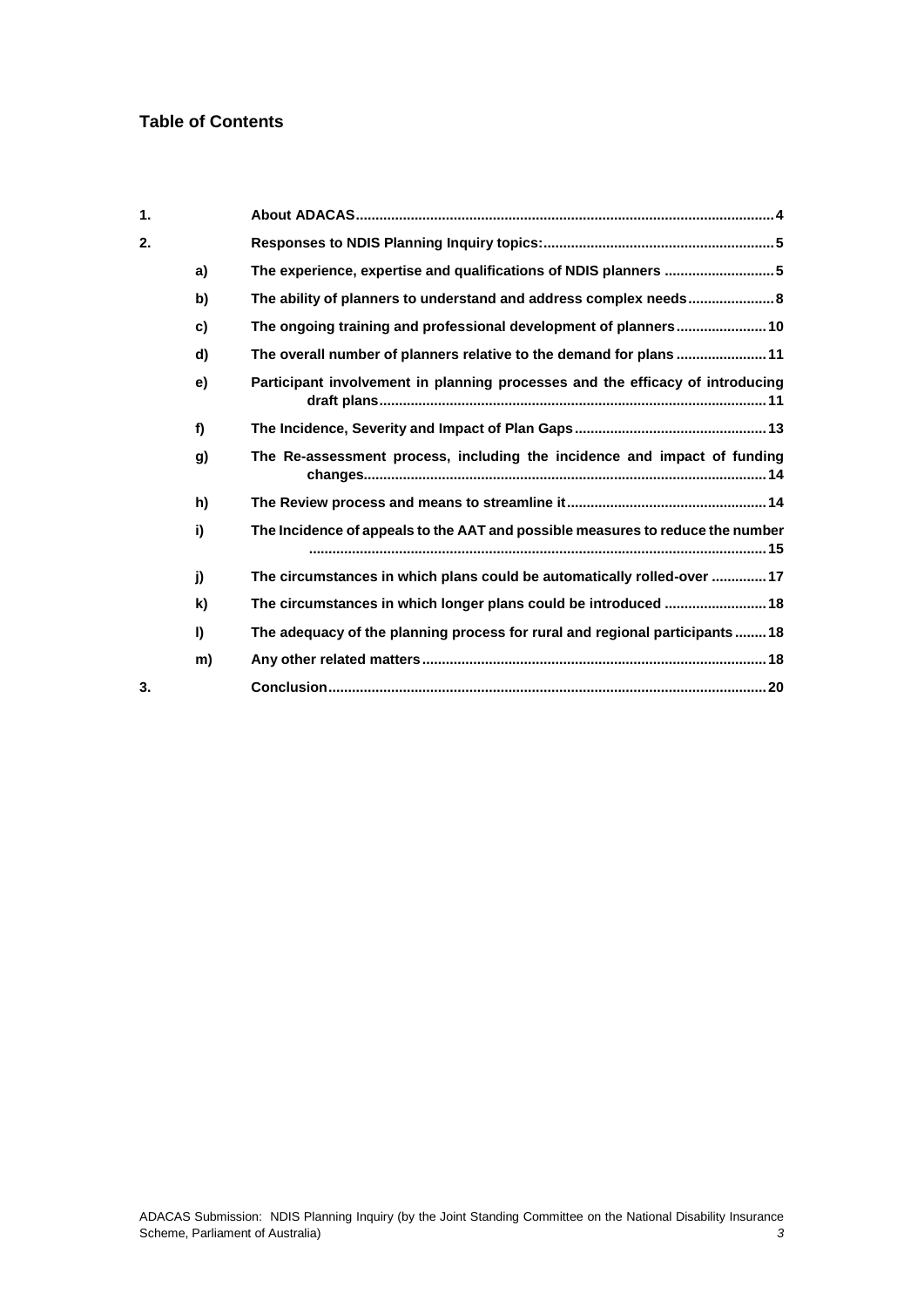# <span id="page-3-0"></span>**1. About ADACAS**

The ACT Disability Aged and Carer Advocacy Service (ADACAS) has been delivering advocacy for and with people with disability, people experiencing mental ill health (or psychosocial disability), older people, and carers in the ACT for 28 years. ADACAS has provides free advocacy and information to people with disability in parts of NSW: specifically, in set areas of Shoalhaven, the Eurobodalla Hinterland, Batemans Bay, Broulee – Tomakin, Moruya – Tuross Head

As an advocacy service, ADACAS is frequently working with people who are "falling through the cracks" in current service systems. We advocate on many topics: on housing, quality of service issues, NDIS appeals, at psychiatric treatment order tribunal hearings, on child protection matters, on restrictive practice/restraint/seclusion. ADACAS advocates also visit clients at their homes or places of the clients' choosing. ADACAS additionally offer NDIS support coordination to a small number of NDIS participants in the ACT, and have a Projects/research team, who are currently conducting action research looking at Supported Decision Making in Healthcare. We have recently commenced delivering Redress Scheme support services to people who were victims of institutional child sexual abuse.

Throughout this submission we seek to highlight both the issues that advocates have observed, and also issues that our clients have raised with us, and will use case studies to demonstrate circumstances. We value the opportunity to provide this feedback.

<span id="page-3-1"></span>ADACAS acknowledges the Ngunnawal people as the traditional owners of the land on which we work, and pay our respects to their Elders, and to all Aboriginal and Torres Strait Islanders in our community.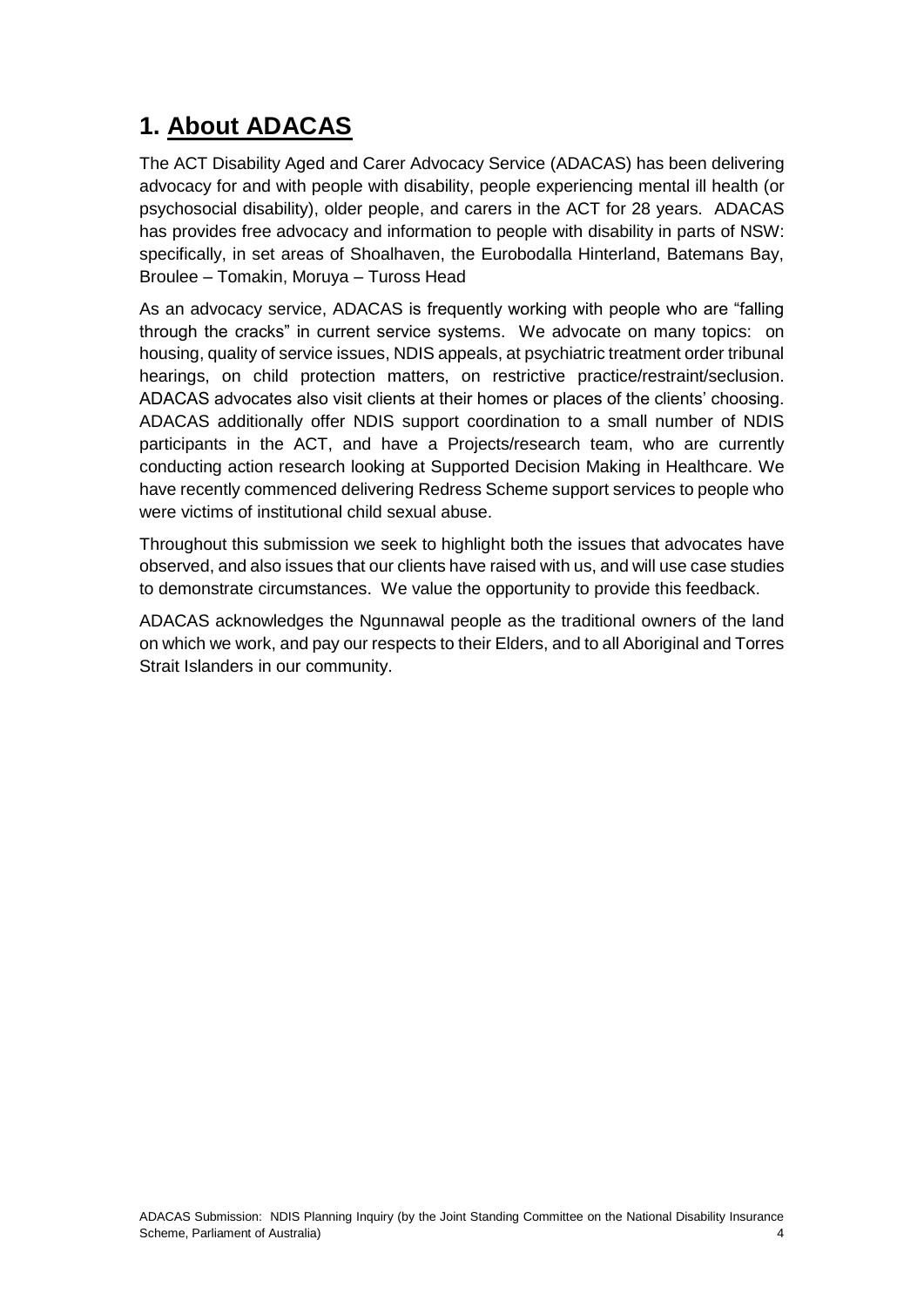### **2. Responses to NDIS Planning Inquiry topics:**

### <span id="page-4-0"></span>**a) The experience, expertise and qualifications of NDIS planners**

The bulk of this submission addresses issues and problems with the planning process as it is currently operationalised within the NDIS, and offers constructive criticism. It does, however, identify that the process that was established may not have been ideal, and that some solutions may be possible if the overall architecture of the system was reconsidered and remodelled.

ADACAS advocates attend planning and annual review meetings with NDIS participants and planners who are external Local Area Coordinators (LACs) and also NDIS participants and planners from the NDIA on a frequent basis (multiple times a month). It is our experience that whilst there are some planners (both in LACs and within the NDIA) who have strong qualifications, strong communication and interpersonal skills, we have also witnessed a number of situations (both with LAC and NDIA planners) where planners have demonstrated a lack of skills/expertise, making (negative) assumptions or (negative) statements about participants, and their supports. There are also multiple situations where both sets of planners have demonstrated a lack of training, but also of tact and sensitivity as is illustrated with this participant's experience:

#### *Participant experience 1:*

*A participant was horrified (and very distressed) to be told by a planner as part of their planning meeting: "I'd never heard of your disability before, so I looked it up on Wikipedia before this meeting")* 

We are aware that there are criteria that help to determine whether NDIS planning occurs with a LAC, or with the NDIA, and that in general the NDIA tends to assist where the planning process is likely to involve more complexity. We have been advised that the exact criteria to determine whether a person sees a LAC or the NDIA for planning is not currently public.

When a LAC is involved with a planning meeting, the LAC prepares the NDIS plan, and then it sent to the NDIA for consideration/approval by an NDIA planner/delegate (in the current structure we have been advised that LACs cannot approve plans). When an NDIA planner prepares a plan, they might approve it or it may also need to go to higher level delegates for approval (especially if there are aspects to the plan that are more complex, or involve higher levels of funding). Whilst NDIA staff tend to have more expertise with planning, both the NDIA and LAC services have had difficulties with staff recruitment and retention, and we have seen "suitable" and at other times "inadequate" plans come from both avenues.

Our primary concern with LAC involvement with the planning process is that by requiring LAC involvement with planning, LAC time is drawn away from other vital tasks that were originally intended (in the Productivity Commission's view) to be the focus of the LAC role ("NDIA local area coordinators would provide case management services, connect people to the community, liaise with the NDIS and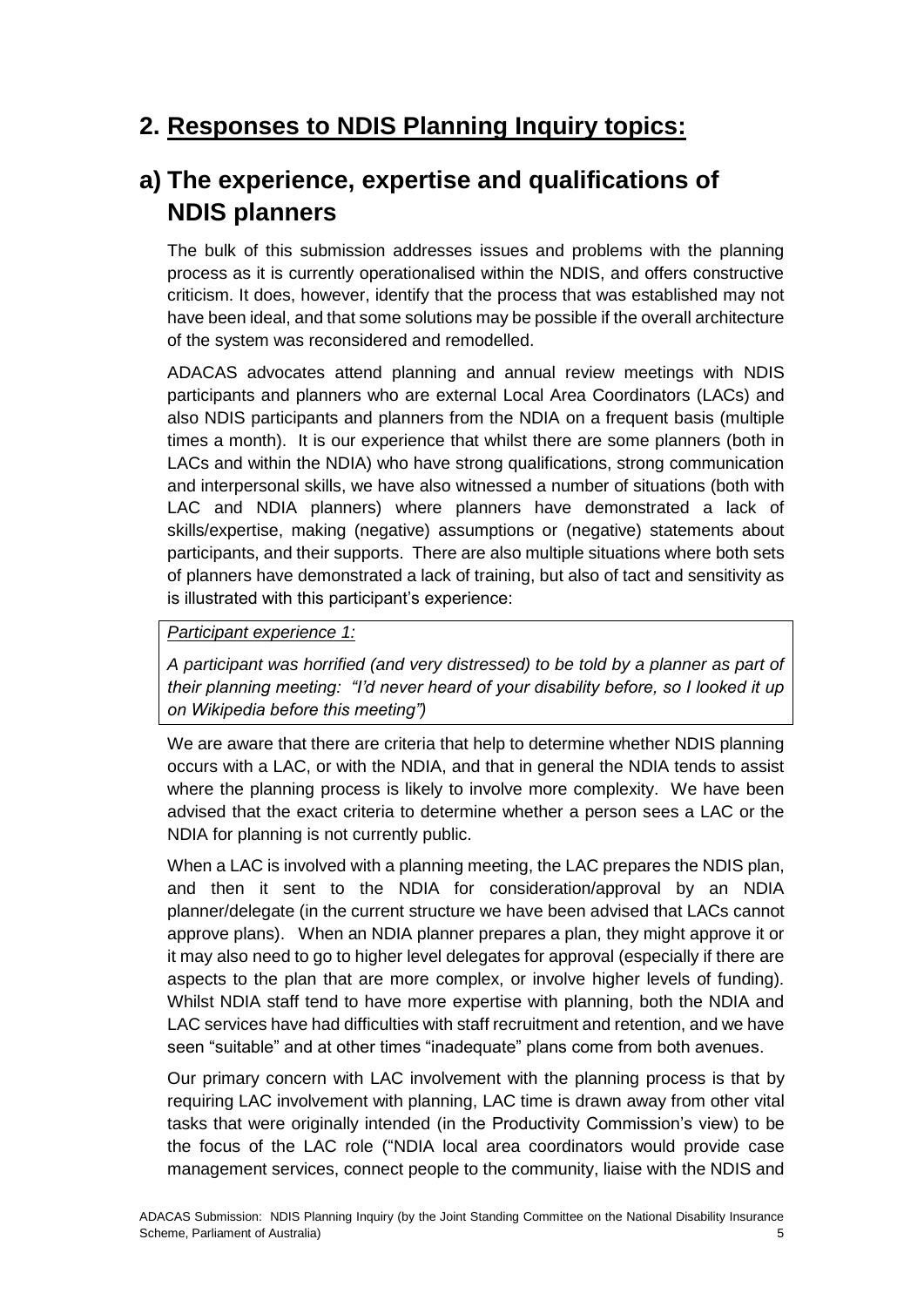other government services"<sup>1</sup> and also provide support for both participants and people with disability who are not NDIS participants).

We note also that there can be considerable drawbacks when there is not a direct relationship formed between NDIS participants and the NDIA planner who is either approving the plan (or involved in the approval process if the plan is being considered by a delegate at a higher level), in that it is easier for misunderstandings to occur or for things to be missed.

#### **Planning process**

 $\overline{a}$ 

Successful planning and annual review relies on a number of factors, including:

- Experienced, expert and qualified planners able to take a person-centred approach (and to support participant-led planning)
- The quality of the assessment tools that the NDIA are using, and
- The level of support (of the participant's choice) and preparation that a participant has available to assist with preparing for, and engaging with that planning meeting
- The timing and duration that suits for the participant
- A suitable environment for the planning or annual review meeting to occur.

Further below in this submission (at e) Participant involvement in planning processes and the efficacy of introducing draft plans) we will address what we believe to be fundamental flaws in the design of the NDIS which has led to both a denial of entry to the scheme and to a fundamental lack of respect for the ability of of individuals to understand and articulate their aspirations and to value their expertise with regards to what they need. Inadequate attention to this aspect is also currently resulting in planning processes that do not always provide the supports required to address these needs, such that the scheme can meet its goals of assisting people to lead inclusive and productive lives in the community.

The current planning process has, to a large extent, been reduced to a formulaic screening process, where planners are reliant upon algorithms to determine whether or not a person's expressed requirements "fit" within what the NDIA deems to be eligible for its funding. This has led to potential and actual participants having to precisely word their individual and unique experience of disability in terms that meet the requirements of the NDIA and the computer system that affects the options and funding levels funding available based on pre-determined formulae. Documentation that backs up claims for funding is also being required to a specific standard by the NDIA, and it is not individualised to support the unique application of the individual. Perversely this has led to a significant amount of time and energy being spent at times by people with disability and families seeking guidance and assistance from others about how exactly to word claims to seek to maximise funding available, instead of focusing intently upon the detail of their own situation, and coming up with a plan that seriously addresses a positive future using whatever

<sup>1</sup> Productivity Commission (2011), Disability Care and Support, Report no. 54, Canberra. Volume 1, Page 40 as accessed via: https://www.pc.gov.au/inquiries[/completed/disability-support/report/disability-support-volume1.pdf](https://www.pc.gov.au/inquiries/completed/disability-support/report/disability-support-volume1.pdf) in September 2019.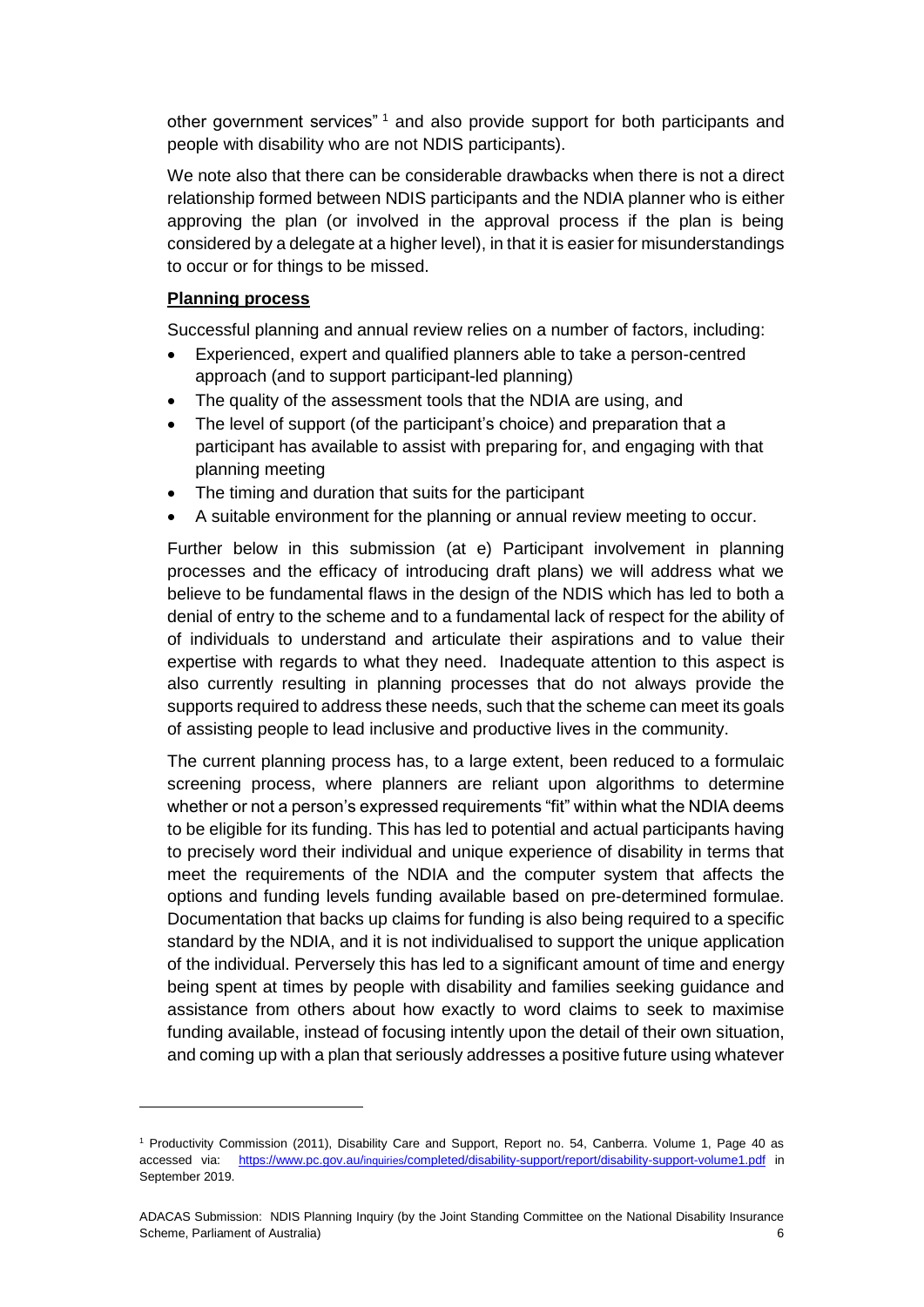resources may be required in the short, medium- and long-terms. This represents little change to the situation that people were in before, where the end goal has become the securing of financial resources, given the understandable fear that many have of having to go without supports and an overall lack of security. To a large extent the current experience of the planning process is serving to pervert to intent and operations of the entire scheme, as the goal becomes to achieve security of resourcing rather than focusing on the outcomes that are required and the use of resources as a means to that end.

Planning occurs after a participant has been accepted into the NDIS, but to a large extent the limited assessment criteria, which serves to limit the scheme from people who are manifestly in need of support, also impact negatively on the options that are deemed acceptable to the NDIA for funding. The basis of assessment, on functional ability, severely limits the options that can be deemed fundable under the NDIS, significantly impeding the principle of choice and control and frequently denying the agency and expertise of the person with disability. This will be dealt with further at m), but in short ADACAS believes that the NDIA is ignoring the requirement to utilise the framework of the International Classification of Functioning (ICF) as the basis of assessment, which acknowledges the social, economic and environmental impacts upon a person's disability. It was clearly a recommendation of the Productivity Commission Report<sup>2</sup> that the ICF be used as the framework for assessment, which requires therefore that eligibility and the claims made by (potential) participants in their plans take into account the social, economic and environmental circumstances in which the person both lives now and in which they are seeking to lead their inclusive life into the future.

With the exception of the relatively small number of situations where an adult participant has excellent knowledge of the NDIS and their rights, and are also in circumstances where they can confidently prepare and self-advocate as needed, we have observed that it is frequently impossible for participants to get a fair outcome from a planning meeting if they have not had support (to the level that they have chosen, from people that they have chosen) available to them. $3$  Given all of the above – we emphasise the need for independent support to be made available for any participant who wishes or needs to access it. This support should be from very skilled staff, with excellent knowledge of the NDIS and how best to prepare, but also staff need to have the ability to assist with supported decision making (when appropriate), and also capacity building around how to prepare for a planning or review meeting. This topic will be addressed further at e).

In addition to the above, planners need sufficient experience, expertise and qualifications to seek to make it more possible to achieve equitable outcomes for all participants. Whilst the scheme needs to be able to tailor responses to individuals (and thus there should be variation between plans of people in similar life circumstances), there should not be situations where two people, in similar situations, asking for the same things, receive wildly different outcomes, depending

<sup>&</sup>lt;sup>2</sup> Productivity Commission 2011, Disability Care and Support, Report no. 54, Canberra. (See Recommendation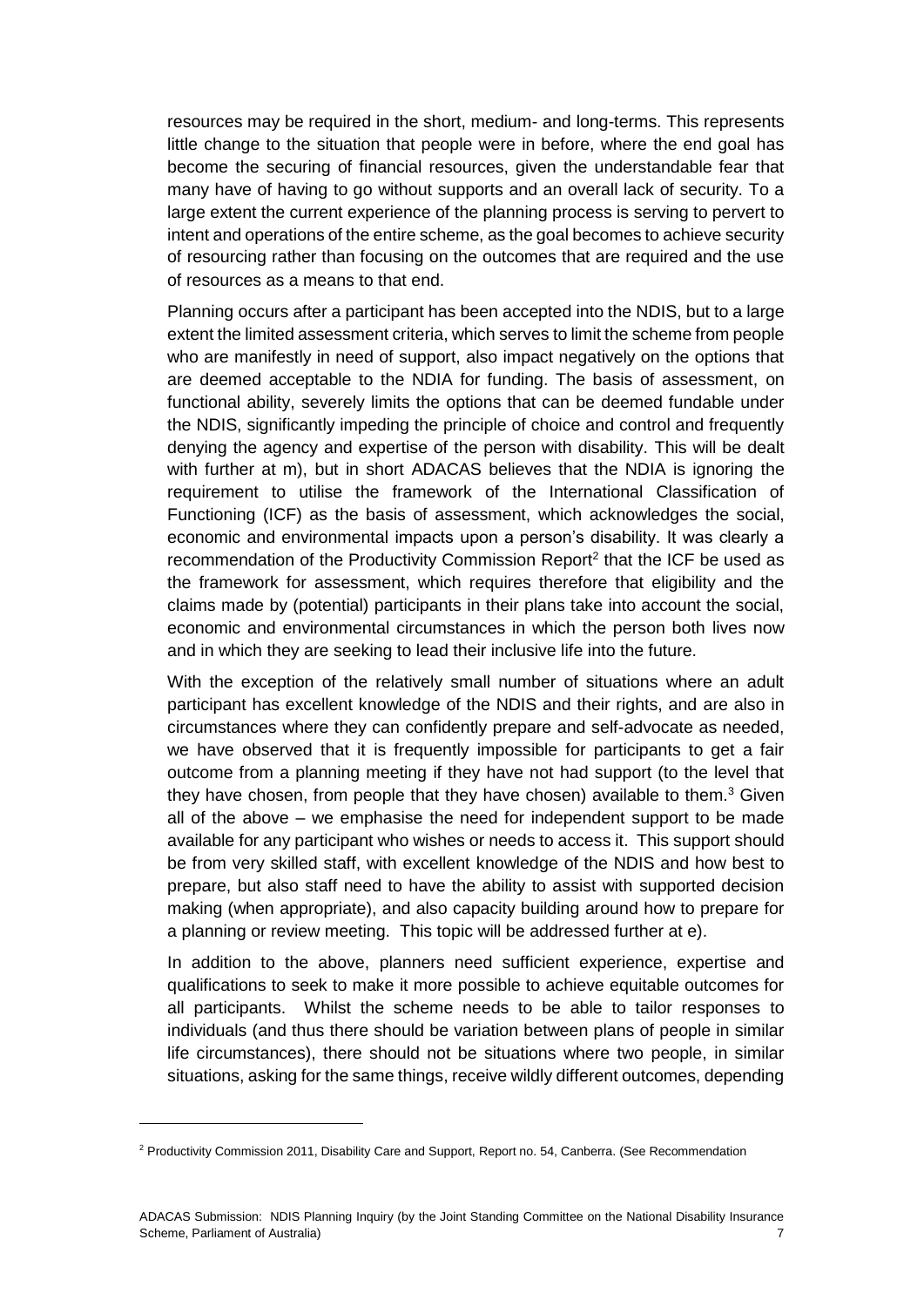on which planner is assisting. This level of consistency needs to be achieved, though, by constant review of participant outcomes and packages, so that a broader understanding can be made of why and in what circumstances people with essentially similar functional needs may be provided with different types and level of package.

#### *Participant experience 2*

*A participant told us of an experience where a planner made assumptions about their disability (they have a physical disability of a type that is not visible) and where the planner's wording betrayed (negative) value judgements.* 

*The participant explained "it was as though she didn't believe all the documentation by all the specialists and experts and the people who know me well. Just because my disability is not visible does not mean that it does not affect me. Does [the planner] realise how much it hurts when I leave a planning meeting feeling like not even the NDIA believe me, despite all the information they have about how hard my life is, and how my disability affects me?".* 

*In that instance, the participant chose not to lodge a complaint due to fears about backlash/the impact on their relationship with the local NDIA office if they made a complaint.* 

*ADACAS provides general feedback regularly to the agency re training needs.* 

The above is an example of what can occur when a planner does not have adequate experience, expertise and skill in working with people with disability, and the pivotal role that an inexperienced planner has in determining the future life circumstances of someone with disability whom the scheme has promised previously to respect as an expert in the articulation of what they need and what their reasonable aspirations are.

### <span id="page-7-0"></span>**b) The ability of planners to understand and address complex needs**

In attending planning meetings with participants, ADACAS advocates have observed that the ability of planners to understand and address complex needs is very variable. There are some planners with very strong skills, but others who need a lot more training and support to ensure better outcomes for people with complex needs.

ADACAS has observed that the planning experience needs to be based more closely around functional impact for participants (as opposed to medical diagnoses), as was the intent of the scheme<sup>4</sup>, and that the presenting life circumstances of individuals must also be factored in. People with disability overwhelmingly want this scheme to facilitate their good life in and of the community, so the social context is vital to consider, both current and projected,

Productivity Commission 2011, Disability Care and Support, Report no. 54, Canberra as accessed via: <https://www.pc.gov.au/inquiries/completed/disability-support/report/disability-support-volume1.pdf> in September 2019.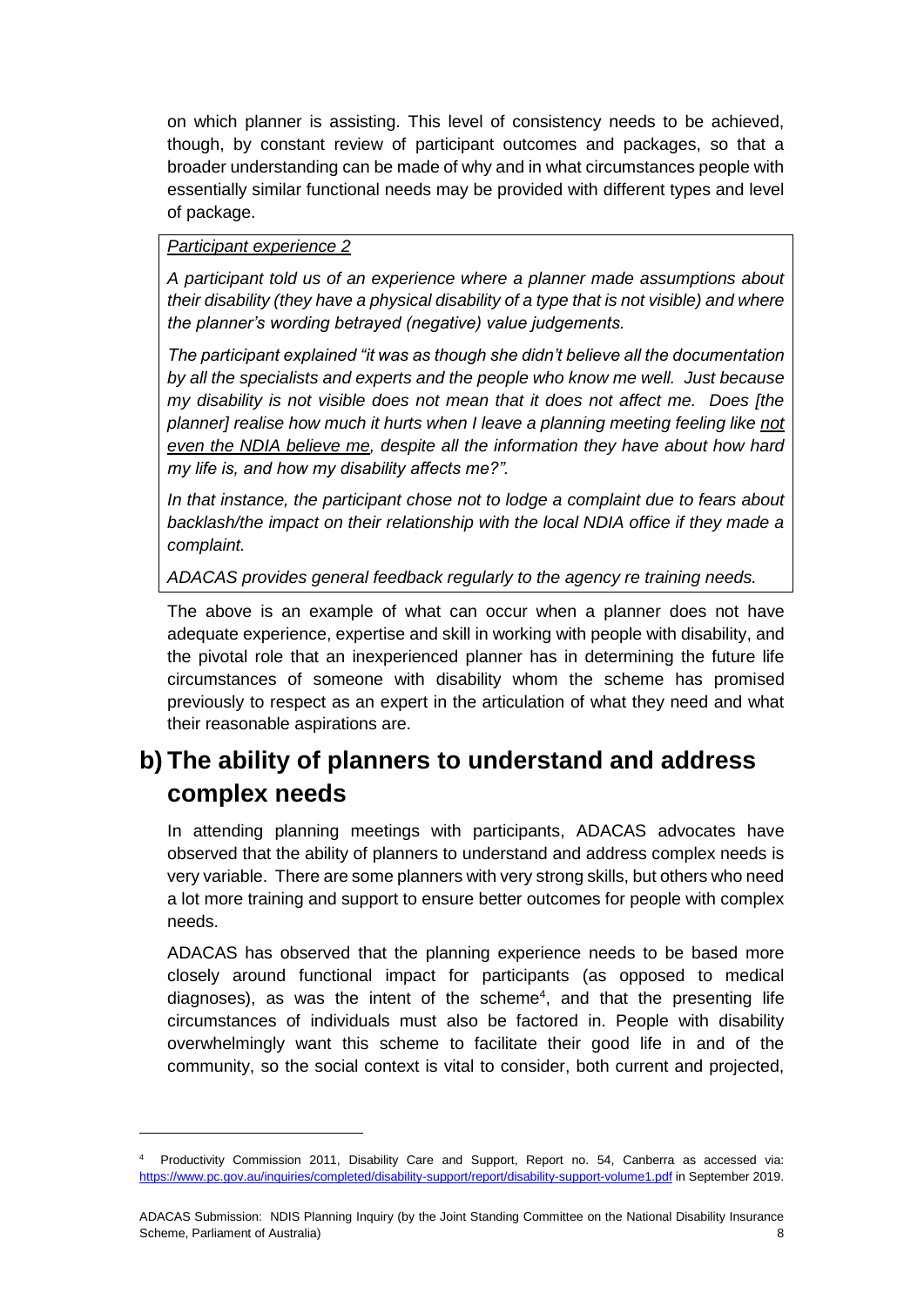when determining the quantum and type of the goods and services required to deliver the participants' aspirational futures.

It also continues to be imperative that all planners recognise that there is typically both a cumulative but also a compounding impact where a person has multiple disabilities and/or health issues/ and/or other stressors, and that planners work with participants to look at the consequent impacts on functionality of having compounding impacts and are able to respond accordingly.

In October 2018<sup>5</sup>, the NDIA announced a psychosocial disability planning stream, recognising and acting on the need for planners assisting participants with psychosocial disability to have specialist expertise. This initiative is vitally needed and we call on the NDIA to expedite and continue the roll out, and the skill and training and support to approach the planning process in a consumer led way, whilst also maintaining a recovery mindset.

Planning needs to become much more participant-centred, and participant led, and currently there is a growing culture of authority by the NDIA, such that it has become similar in nature to the large state bureaucracies which presided over the "inequitable, underfunded, fragmented and inefficient" systems that the NDIS was established to replace<sup>6</sup>.

In terms of more general systemic issues re responding to complex needs:

Family plans: when there are families where multiple family members are NDIS participants, coordinated options need to be offered to families.

Depending on the wishes of the individuals involved (and the family structure/politics), this might mean approaches such as:

- having the same planner working with each different family member,
- having planning meetings at the same time of year or in a structured setup (within a time period that works best for that family – i.e. a planning meeting a week for three weeks).

ADACAS is aware both of situations where a coordinated approach occurred (but also situations where a coordinated approach was requested by a family but where the NDIA declined to offer it, without adequate explanation or cause). We applaud initiatives to work with each family as to the approach that works best for them.

#### **Recommendations:**

 $\overline{a}$ 

- **1. that the NDIA staffing cap be abolished such that the agency has more flexibility to employ sufficient staff to meet participant needs, appropriately manage workload pressures and ensure adequate staff support.**
- **2. That the NDIA ensure there is a focus within both recruitment and retention processes in ensuring the suitability of prospective and**

<sup>&</sup>lt;sup>5</sup> NDIA (2018), Media release, as accessed online at: [https://www.ndis.gov.au/news/400-government-announces](https://www.ndis.gov.au/news/400-government-announces-improved-ndis-mental-health-support)[improved-ndis-mental-health-support,](https://www.ndis.gov.au/news/400-government-announces-improved-ndis-mental-health-support) in September 2019.

<sup>&</sup>lt;sup>6</sup> Productivity Commission 2011, Disability Care and Support, Report no. 54, Canberra, p.5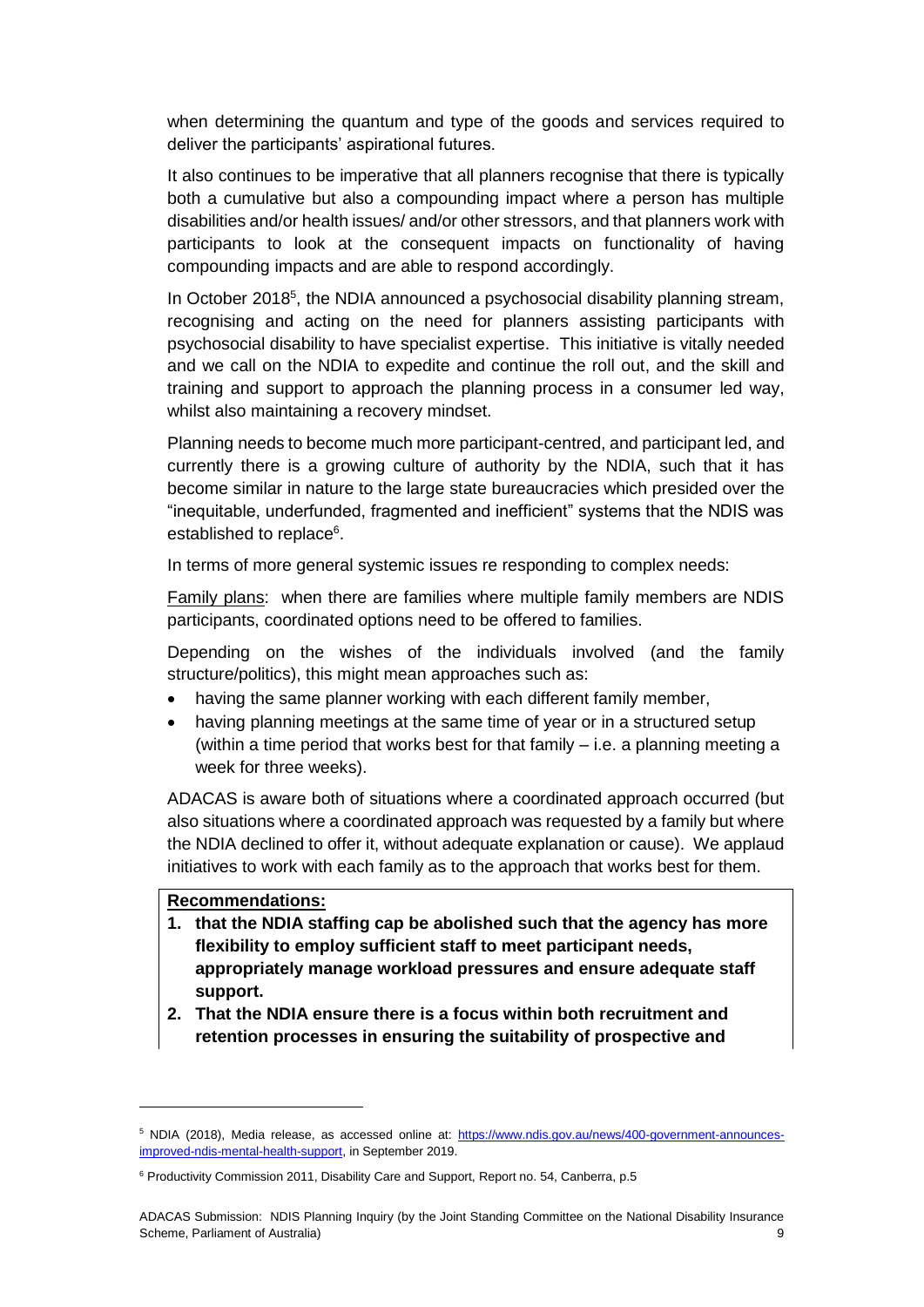**current NDIA planners and managers in terms of qualifications and experience.** 

- **3. That the psychosocial participant pathway efforts be progressed, such that participants with psychosocial disability can have planners with specialist knowledge and expertise, and such that related initiatives to improve NDIS experiences of people with psychosocial disability occur.**
- **4. That the NDIA focus on ensuring as many planners as possible have excellent skills in understanding and responding to and conducting planning meetings in situations where participants are in complex circumstances.**
- **5. That the NDIA routinely offer coordinated planning arrangements for families where there are multiple family members who are NDIA participants.**

# <span id="page-9-0"></span>**c) The ongoing training and professional development of planners**

Whilst ADACAS affirms the need for additional training and professional development for planners, we are aware that better knowledge alone does not automatically translate to improved performance"<sup>7</sup> . One-off training is insufficient for behaviour change, and we thus emphasise the need for ongoing mentoring that is both external to and inside the agency to achieve the quality improvement that is required.

The issue of staff capability is not just one of training, it is also about having a sufficient quantum of staff to be able to respond well to the diversity of request generated by this large and unique system. Frontline staff need to possess and exercise skills to be able to facilitate the expertise of the (potential) participant, and scrutinises her/his claim for funding based on their actual and project life circumstances, and so there is a need to adequately resource the cohort of staff who work on the frontline to facilitate entry to the NDIS and to approve the plans that will assist people to live inclusive lives. To this end ADACAS strongly advocates for the abolition of the current cap on the number of NDIA staff, specifically those employed to engage directly with clients, if necessary at the cost of reducing the overblown and ineffective management structures and the various task forces that have been set up within the NDIA to address issues and problems of its own making, which are better solved by resourcing and building the capacity of the community sector.

#### *Participant experiences 4:*

*ADACAS advocates recently advised that four different participants left a planning meeting (with different NDIA planners within a four week period) feeling like the respective planners had accused each of them of fraud (despite there being no* 

<sup>77</sup> Batalden P, Leach D, Ogrinc G. Knowing is not enough. Executives and educators must act to address challenges and reshape healthcare. *Healthcare Executive*. 2009;24(2):68-70.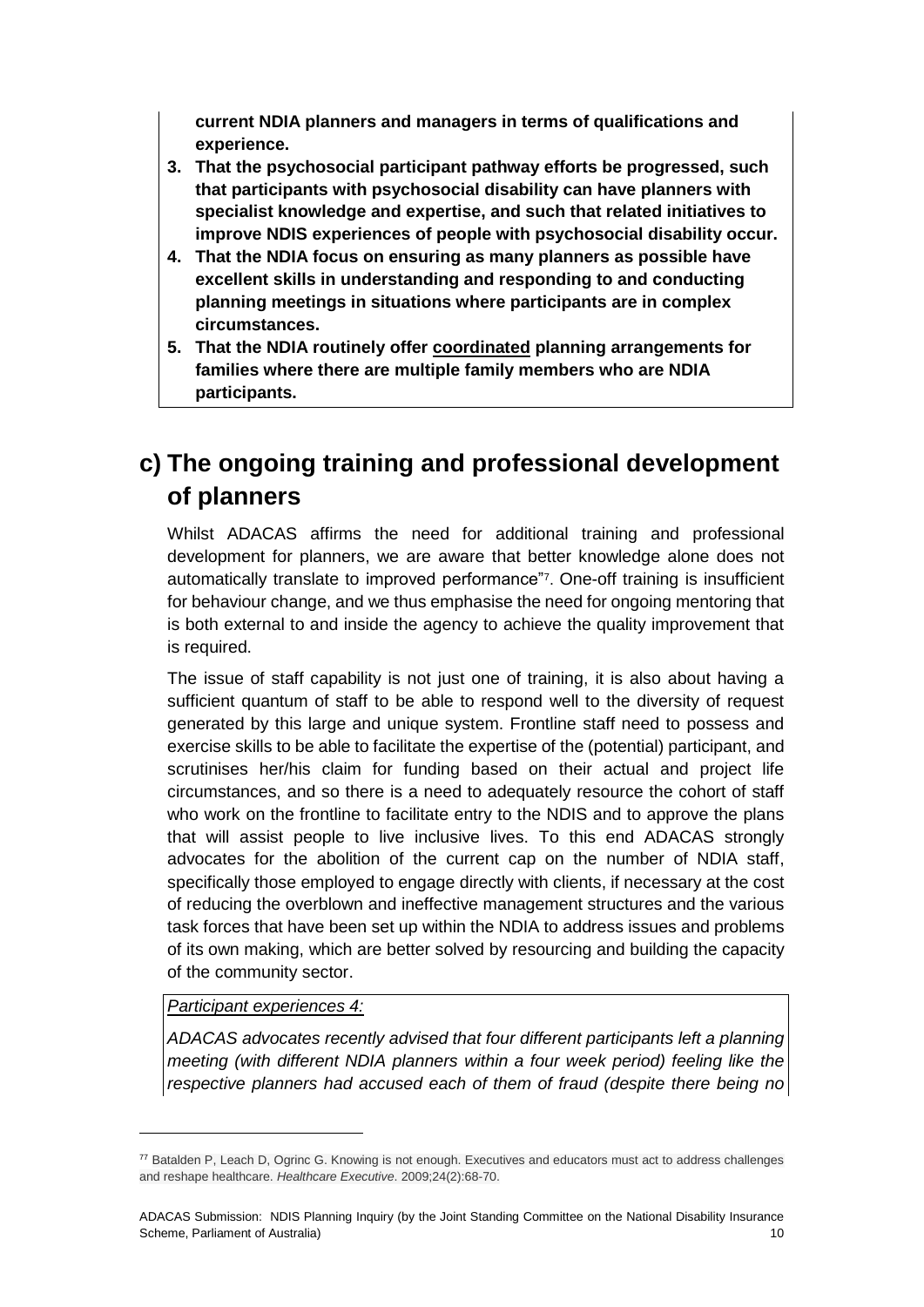*evidence of same in any of those instances), and despite each of the participants having acted in good faith.* 

*Whilst we are conscious that NDIA's fraud team had been actively pursuing agencies where fraud had occurred, or was occurring, the approach that each of the various planners had taken in seeking to ask questions on topics that were related to this demonstrated a lack of adequate training, and the impact for the four participants was both negative and considerable.* 

#### **Recommendations:**

- **6. That planners be provided with high quality training, professional development and ongoing mentoring (internal and external to the agency), in order to achieve high quality outcomes for clients.**
- **7. That there be an improved way to assess participant satisfaction of their planning experience and new plan.**

# <span id="page-10-0"></span>**d) The overall number of planners relative to the demand for plans**

ADACAS advocates advise that there are sometimes very significant delays before a planning meeting is made available – and that the most commonly quoted reason for delay is a lack of planners available.

As expressed above at c) we support an increase in the number of planners made available such that planning, and annual review meetings can occur in a more timely way.

#### **Recommendation:**

**8. That the numbers of planners be increased such that it is possible for planning and review meetings to happen in a more timely way.** 

### <span id="page-10-1"></span>**e) Participant involvement in planning processes and the efficacy of introducing draft plans**

As indicated above, there is a strong need for independent support to be made available to assist participants who want or need assistance with pre-planning, planning meetings or annual review processes.

Within the current system as it has been established ADACAS also strongly supports efforts to introduce draft plans. In our NDIS appeals work, we have seen countless examples of situations where a plan is riddled with incorrect information or errors. The opportunity to see and work with a draft plan means that participants and their supports can check and work with a planner to seek to ensure that final plans meets the clients' needs. We would expect that this would also mean more accurate plans, improved client satisfaction, leading to fewer internal reviews and external appeals.

ADACAS does not accept, however, that the NDIS has yet achieved a set up to allow it to adequately address the individualised nature of the support that it intends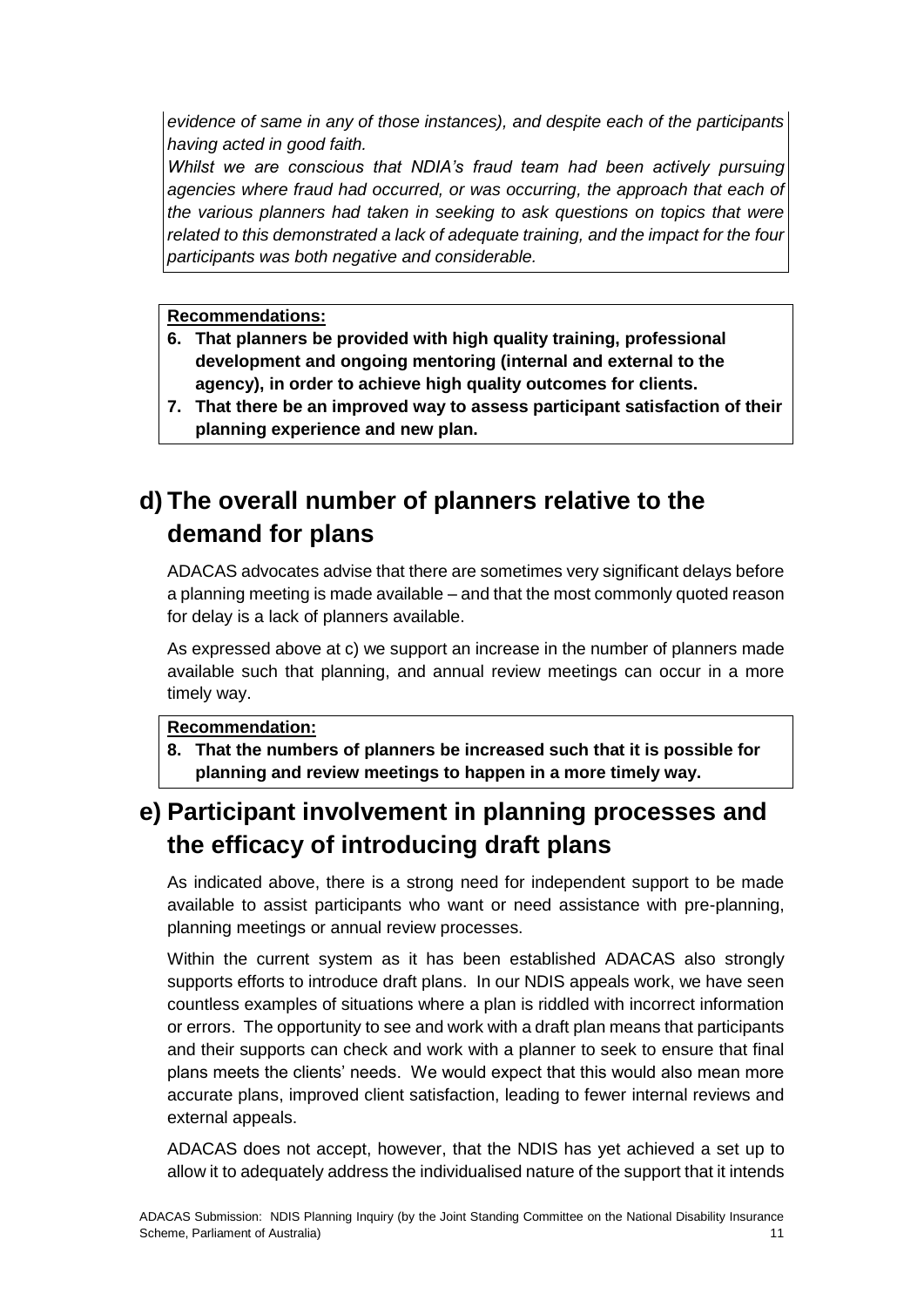to deliver to its participants, and that important lessons from successful overseas models of individualised funding schemes were ignored when the scheme was first established in 2013. In particular we refer to the critical supports that need to be in place to assist people applying to the scheme for assistance to accurately identify both their needs and how they intend to improve their lives with the goods and services that the scheme will fund. Two submissions to the Productivity Commission inquiry (those from People with Disability Australia and from In Control Australia, both referenced below) described in detail a level of support to people with disability and families that should be made available to enable them both to understand their circumstances and the external factors additional to the functional aspects of disability which are limiting their opportunities currently and to help them envisage and articulate a positive future and how this might be reached with assistance<sup>89</sup>. Based on evidence both of these submission articulated the need for (potential) participants to have independent planning supports available to them, separate from their service providers, and also separate from Advocacy. The role of this support would be to ensure that participants were well-prepared for their planning meeting, and had the opportunity to articulate what was important to them. It was based on the principle that ability to articulate needs, wishes and aspirations are not mediated solely by functional cognitive capacity, but to a great extent by the a person's life experience and the strength or otherwise of the supports and other influences in their lives. To this extent all people with disability are not equal, and in order to satisfy the empowerment underpinnings of the NDIS (choice and control) whereas the ideal situation is for the person with disability to utilise their expertise and articulate their requirements, many people with need assistance in doing this. This type of assistance, which can be regarded as a facet of "service brokerage", needs to be delivered by an experienced and skilled person who is working for the person with disability and is not an agent of the NDIA.

The provision of a community-based resource that has the capacity to assist (potential) participants in their planning (and to continue the relationship if required to cover regular planning reviews and assist with new plans etc.) would create a more equal footing on which the NDIS could address the needs of those people who are eligible for funding to purchase goods and services. It also leaves the planners with the important role of determining the merits of the claims made by people, with a greater certainty that these claims have been made with a level of expertise that is currently missing in the current process. It will have the effect of building the capacity of participants to better understand the intended impact of NDIS supports, and to see the goal as not merely to gain as many resources as possible, but to seek customised supports and equipment with the intention of addressing their real dreams and aspirations.

 $\overline{a}$ 

<sup>8</sup> In Control Australia 2010, *Submission to the Productivity Commission inquiry into disability care and support,* Submission No. 570, available[: https://www.pc.gov.au/inquiries/completed/disability-support/submissions/sub0570.pdf](https://www.pc.gov.au/inquiries/completed/disability-support/submissions/sub0570.pdf)

<sup>9</sup> People with Disability Australia 2010, *Inquiry into Long Term Disability Care and Support: People with Disability Australia (Inc) Submission to the Productivity Commission*: Submission No. 524, available: <https://www.pc.gov.au/inquiries/completed/disability-support/submissions/sub0524.pdf>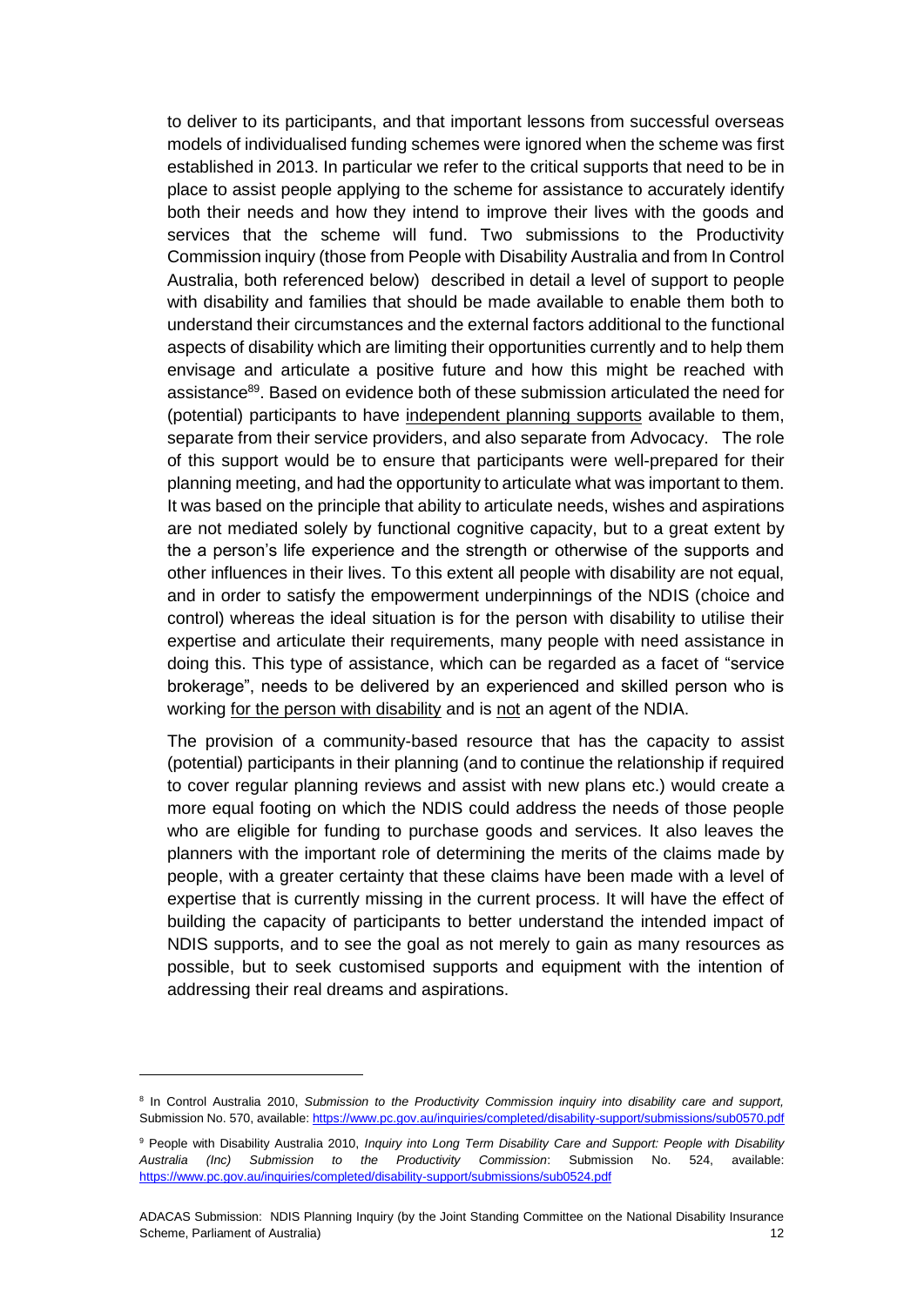At the present time, some participants receive planning (and/or pre-planning) support from an advocate (if there is an advocacy issue related to the plan), some receive it from a support coordinator (if they have an experienced support coordinator (with whom they have a good relationship) and also adequate support coordination funds available to assist with this), some receive it from chosen family/friends. However there is a significant group who are not receiving any support with planning and review processes. ADACAS receives a number of requests from people who require help to apply for the NDIS, which we are not always able to offer, unless a person has made previous attempts to apply (or there are factors which create an imminent risk if an application is not urgently submitted), if it appears that the person will be eligible and obviously requires some support to be able to re-apply perhaps with a more focused emphasis on their needs and on what they intend to achieve with NDIS funding. This demand demonstrates a fundamental problem with the process, which should always have been driven by claims for support being made by individuals in the form of their plan, which needs to be developed outside of the formal eligibility assessment process, with the NDIA working to accommodate a well-articulated individual plan within the funding guidelines of the scheme.

Whilst it may have been envisaged that Local Area Coordinators would take on the role of facilitating the articulation of needs and aspirations of (potential) participants, they are often acting as planners, and given their contractual responsibilities to the NDIA they are unable to be independent in this role. Additionally, there are circumstances where it can be problematic to have a family member/friend or a service provider present, if the person has vested interests in outcomes different from what the participant is seeking, especially if the planner is not skilled at establishing that this is the case, and managing the different perspectives.

#### **Recommendation:**

**9. That DSS create a structure whereby independent assistance (not from the NDIA or LAC) can be made available to assist any participant who wants or needs assistance with pre-planning, planning meetings.**

### <span id="page-12-0"></span>**f) The Incidence, Severity and Impact of Plan Gaps**

As an advocacy service, ADACAS is approached most weeks (and sometimes many times a week) by people seeking advocacy support to seek to challenge unsuitable NDIS plans and with regards to plan gaps that are having a profound impact. These changes vary from a need for urgent support coordination funds, to need for behaviour support, to a need for urgent respite options or more. Sometimes change can be achieved by lobbying the local NDIA office directly. At other times, due to the nature of the complexity and urgency of situations, ADACAS is working together with government departments and other services to find solutions.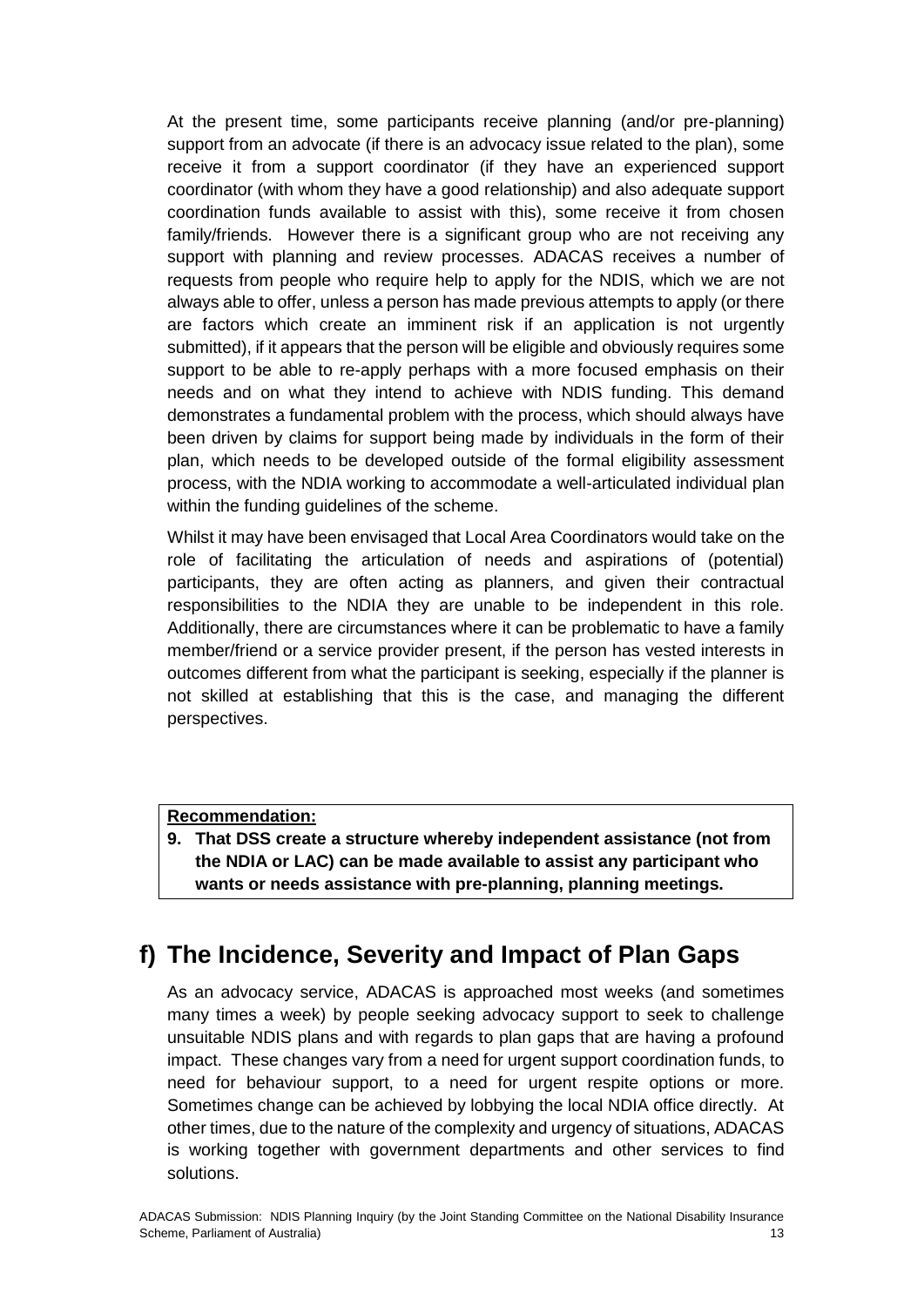The ACT Government's Office for Disability established an Integrated Service response team to provide urgent coordination assistance or funding in situations where an NDIS participant (or a person who is likely to be eligible for the NDIS) is in a crisis or critical situation. In conversation with staff from that office recently – they advised that they have received over ninety referrals since November 2018. The ability of that office to respond very promptly (and fund, for example emergency support from disability carers whilst a plan review is requested) can make an immediate difference to a client experience.

Whilst there is a similar service in NSW (the Integrated Service Response), this service does not have funding available to assist participants or potential participants.

#### **Recommendation:**

10. **That all states and territories have an Integrated Service Response service equivalent, and that brokerage funding (to assist in resolving crisis situations) is made available for each of those services to be able to assist when needed.** 

# <span id="page-13-0"></span>**g) The Re-assessment process, including the incidence and impact of funding changes**

It is ADACAS' experience that in most cases where an NDIS internal review occurs, the outcome from the re-assessment is usually more suitable for the participant. Whilst every case is different, re-assessments will often have a considerable (and positive (in the participant's eyes)) impact on funding levels.

This perhaps indicates that there are fundamental flaws with the initial assessment process, and we address this more fully below at m).

### <span id="page-13-1"></span>**h) The Review process and means to streamline it**

We encourage the NDIA to actively intervene much earlier to seek to reduce the number of reviews that are needed. (We envisage that making draft plans the norm should assist with this).

We reiterate again the need to abolish the staff cap, such that the NDIA can employ adequate staff numbers to seek to do the above, and to respond to reviews.

As also mentioned above, the need for reviews could also be reduced if more support was available to assist people who are seeking entry to the NDIS (and/or preparing for NDIS planning meetings) and if the quality of the documentation available was improved.

In many instances (as was articulated earlier) people need support to put forward a good application for entry to the NDIS and also need strong medical documentation (and strong documentation from allied health and other services) both when entering the scheme, and also through the planning and planning review processes. At the present time, GPs and specialists are not typically funded for the time needed to produce this documentation (funding also can be limited for allied health support before people enter the scheme). GPs and Specialists also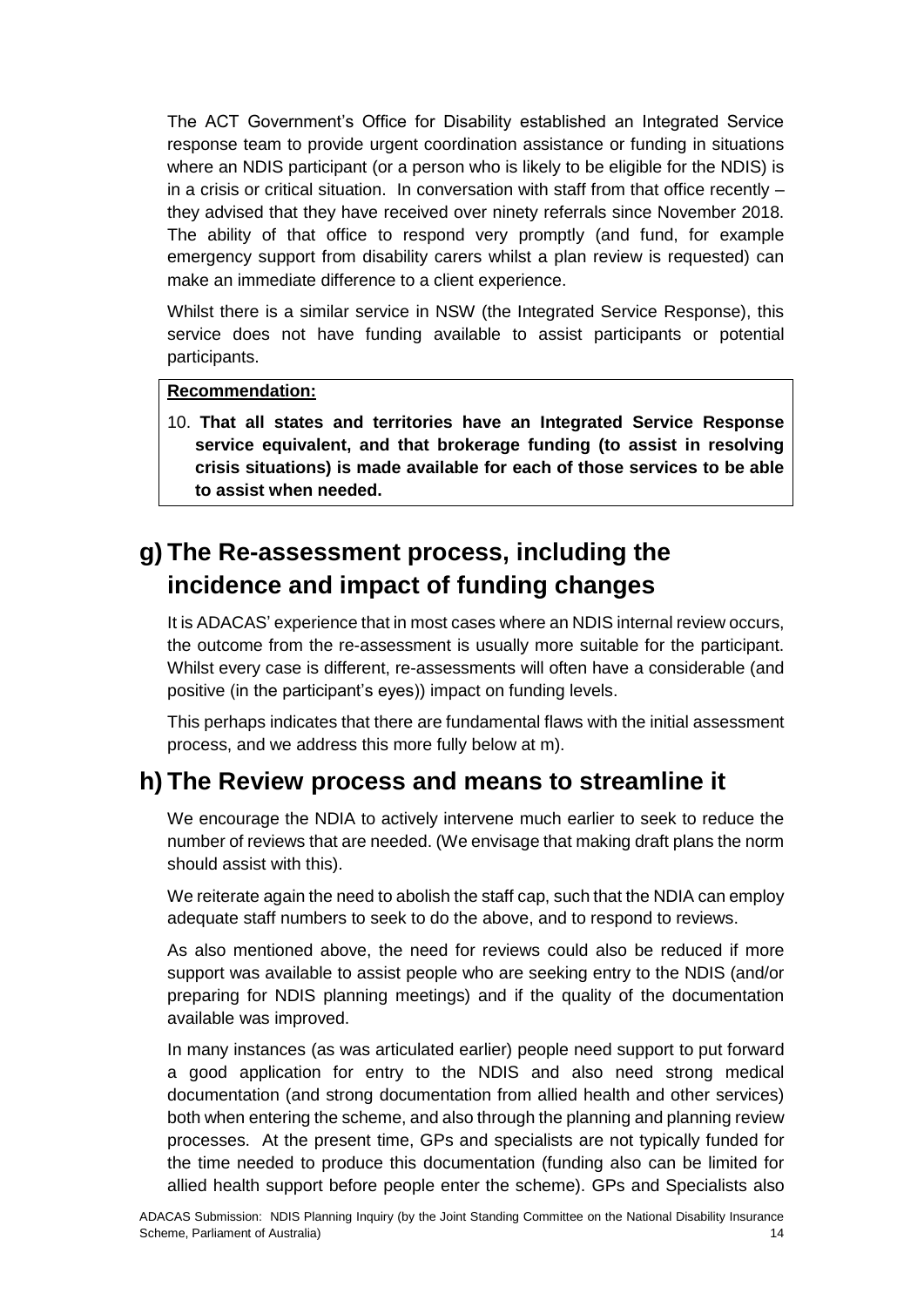have very varying levels of understanding of the NDIS and how to write useful support documentation. Additionally, at this stage, many NDIS National Access Team assessors (who assess applications to enter the scheme) do not take an active approach in supporting participants to ensure that their circumstances are fully considered very early in the process.

#### **Recommendations:**

- **11. That independent and expert support is funded to assist all applicants applying to the NDIS to obtain any needed documentation and put forward a thorough application. (Note – in our experience LACs are unable to fulfil this function due to workload demands, instead usually only being able to provide information on how the process works (rather than concretely assist potential participants to obtain the documentation needed from a variety of sources)).**
- **12. That new Medicare line items be created to allow for GPs and other medical specialists to be paid for the time needed to put together stronger supporting documentation for NDIS applications and reviews, and that additional training be provided in an ongoing way for GPs and specialists on this topic.**
- **13. That National Access Team assessors are recruited with suitable levels of experience, expertise and qualifications, and that ongoing training, mentoring and professional development is made available to them.**
- **14. That National Access Team assessors (and internal reviewers) each adopt an outreach model whereby they work with potential participants and their supporters (formal and informal as per the potential participants wishes) to explain and support people to obtain any additional information needed for an application to be thoroughly considered as early as possible in the process.**

# <span id="page-14-0"></span>**i) The Incidence of appeals to the AAT and possible measures to reduce the number**

Over the last few years, ADACAS advocates have worked together with our colleagues at Legal Aid ACT and Legal Aid NSW to support over 100 people who were either contemplating and/or choosing to engage with the external appeals process through the AAT. Fifty three of those cases were active during the financial year 1 July 2018-30 June 2019.

Most of these appeals relate to entry to the scheme, although there are still a reasonable proportion of appeals that were by current participants in relation to the level of supports in an NDIS plan. Most were ultimately resolved in the appellant's favour. Only a small proportion (approximately 5%) have reached and had a full hearing after which outcomes are published (the final step in the appeals process).

In the earliest days of NDIS AAT appeals, many of the appeals were taking 1 to 2 years or more. More recently, whilst there continue to be some appeals that are still taking significantly longer, more of the appeals are being resolved in 6-8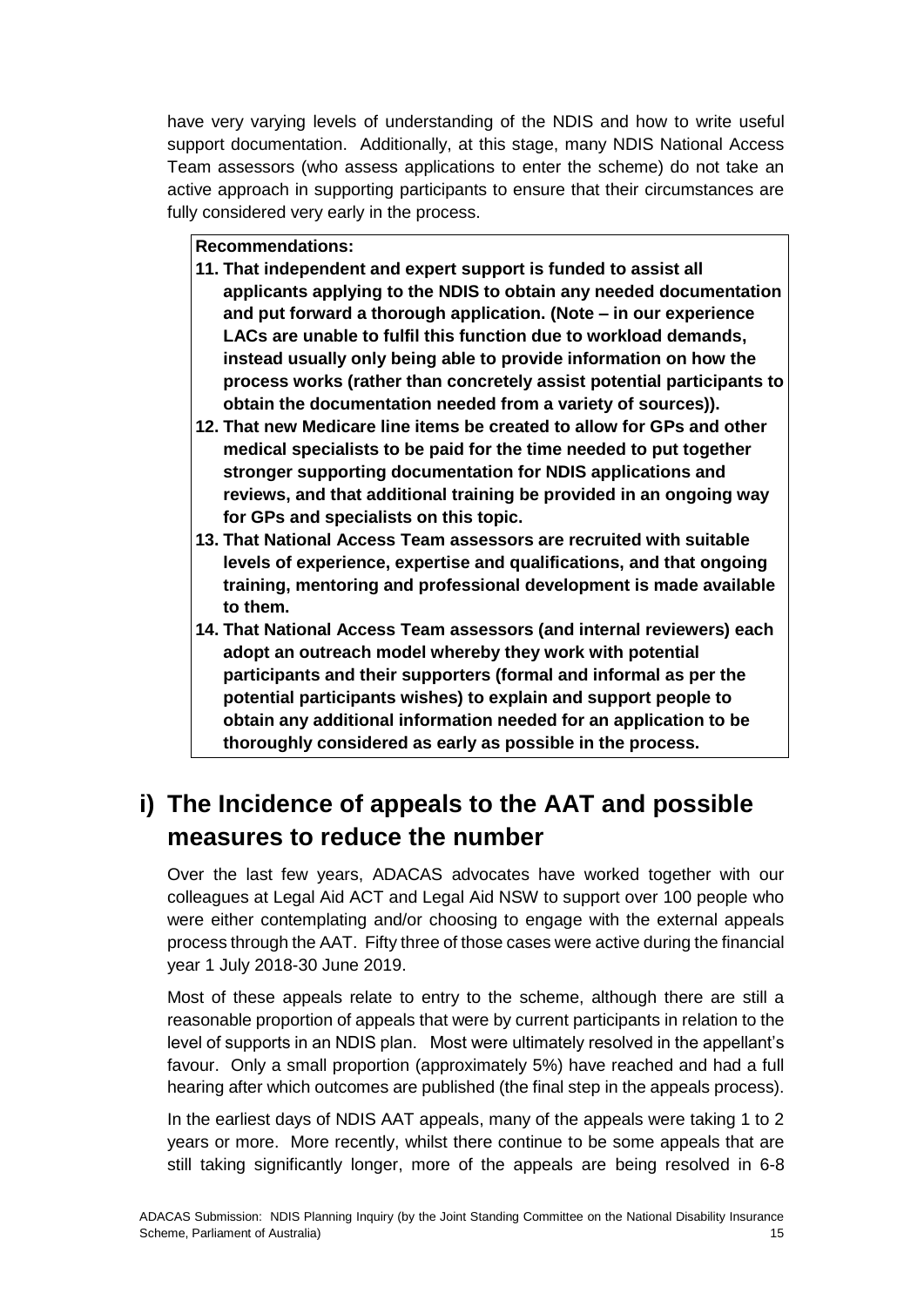months. We commend the NDIA on the introduction of the Early Resolution team (AAT applications and decisions) which has been acting in a proactive way as soon as an AAT appeal is lodged, to seek to resolve points of contention and to speed up the AAT appeals process.

In addition to reducing the number of AAT appeals, the need to improve the quality of experience that people with disability face throughout the appeals process. There have been many situations over the last few years where ADACAS staff have observed NDIA representatives (and the lawyers representing them in tribunal) act in ways that have caused harm to appellants instead of acting as a model litigant, as is their duty as a government agency:

#### *Participant experience: 5*

*A person with disability was seeking access to the NDIS: this person had been told (twice) (from their initial application and internal review) that they met the requirement for substantial reduction of functional capacity, but did not meet the requirement for permanency of their disability.* 

*There was then an approximately 18 month contest in the AAT about the topic of permanency of disability. The agency finally conceded on permanency (after an extremely-difficult-to-obtain specialist report became available). At this point, they then informed the person with disability that they had also reconsidered their position, and now (despite the decisions at initial application and internal review) that they no longer agreed that the applicant met the criteria re substantial reduction of functional capacity.* 

*This decision caused immense distress to the applicant: "how can they decide twice that I meet this criteria, and then just change their mind when I have proved that I meet the permanency criteria? If they really thought I didn't meet this criteria, why didn't they tell me this at the beginning?"*

*It took an additional 6-8 months for the NDIA to return to their original position that the applicant met the substantial reduction of functional capacity criteria, and before the person was accepted into the scheme. During this time, the toll on the person and their family was immense: having both an emotional toll and a strong financial impact.* 

In terms of legal representation by the NDIA - we understand that there have more recently been changes with the approach that the NDIA is taking, to seek to ensure that the NDIA and any lawyers representing them are ever conscious of their responsibility to act as model litigant. It is imperative that efforts continue in this area.

On a separate topic, a number of people with psychosocial disability in contact with ADACAS have found themselves unable to go through the AAT appeals process: they have started and then withdrawn, or not felt able to start the process, even with support. Clients have told us that the process is too overwhelming, that it takes too long, and that the level of stress that the process can create (even with support) is too great to bear. We urge the NDIA to urgently investigate alternatives or more streamlined approaches that can make appeals processes more accessible for everyone.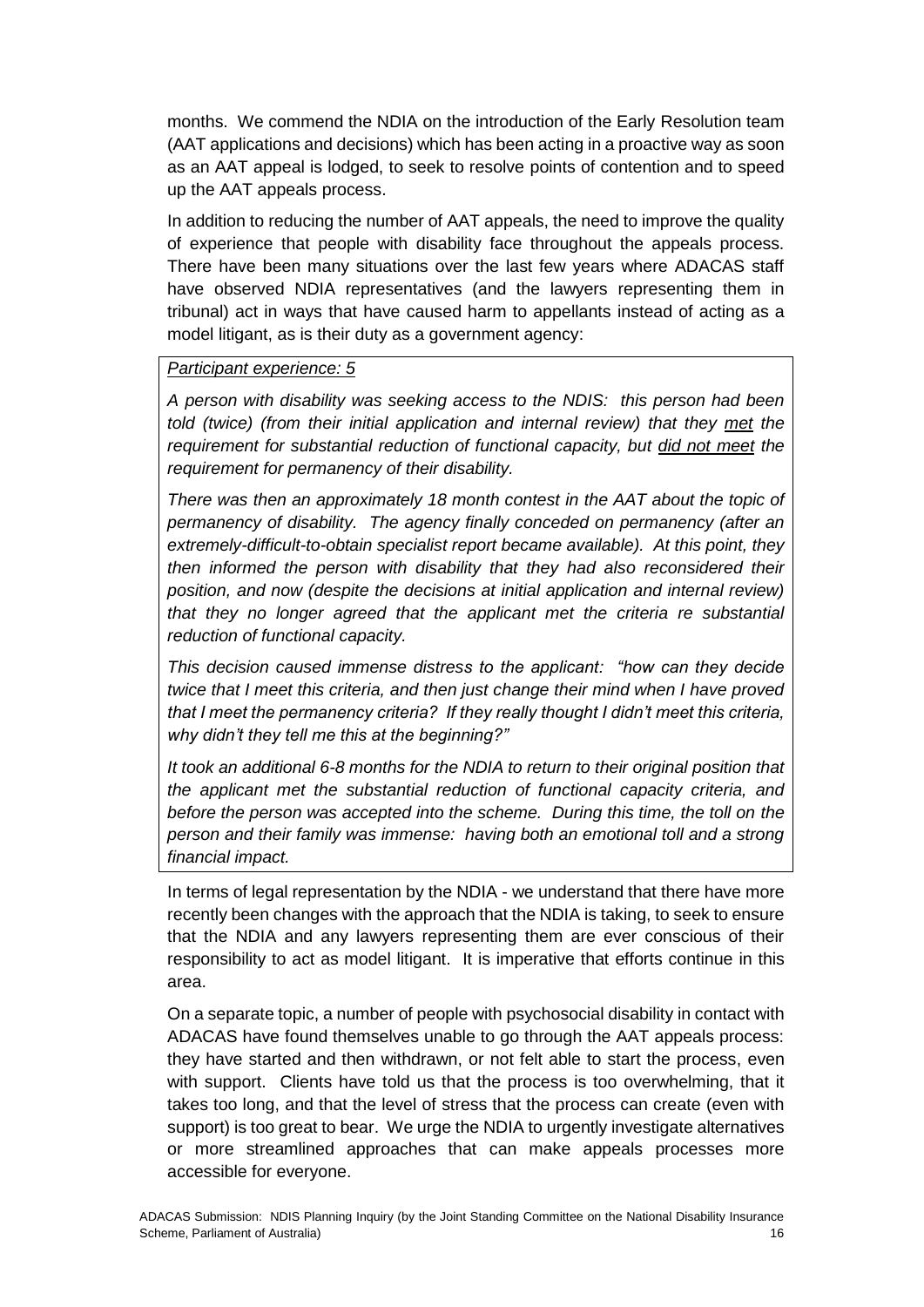We additionally encourage a close analysis of the profoundly negative impacts that various aspects of the current process have for appellants, with a view to finding ways to improve the quality of appellant experience (and reduce the chance that harm will occur to the often vulnerable individuals at the centre of the process).

As indicated by the example provided above, it is the view of ADACAS that many of the AAT reviews could have been avoided (or considerably shortened) if:

- in the case of applications to the NDIS, the applicant had had support with their initial application to the scheme, and;
- in relation to all appeals assessors with added training and expertise (and taking an active outreach approach) had been involved earlier, when possible with initial applications but also definitely with the internal review stage of the process.

#### **Recommendations:**

- **15. That the NDIA continue the Early Resolution team (AAT applications and decisions) approach which is engaging and pro-actively communicating early in the AAT appeals process, to seek to resolve matters.**
- **16. That funding for expert reports be made available also via another channel, for the situations where expert reports are needed, but the appellant feels unable to connect with legal assistance.**
- **17. That the NDIA both improve the AAT appeals processes (but also find alternatives) such that the external appeals processes are more accessible for all participants (including people with psychosocial disability).**
- **18. That the NDIA finds a way to better seek participant feedback on the review process and the quality of experience of NDIA participants and potential participants through the internal review and AAT processes with a view to improving the quality of the review and appeals experiences**
- **19. That the NDIA and the lawyers representing them act as model litigant before and during external appeals on NDIS matters to the AAT.**
- **20. That the NDIA invest in systemic analysis of all reviews submitted to identify themes (and points of systemic improvement) that can help in reducing the number and duration of review processes**

# <span id="page-16-0"></span>**j) The circumstances in which plans could be automatically rolled-over**

If a participant's plan met their needs the previous year, and if the participant's circumstances have not changed (and are not expected to change) and if the participant feels that the same plan would continue to meet their needs in the coming year, then there should be an option offered to that participant to have their plan "rolled over". Goals and objectives, and steps toward these, do not often fit neatly into an annual planning cycle, especially when they involve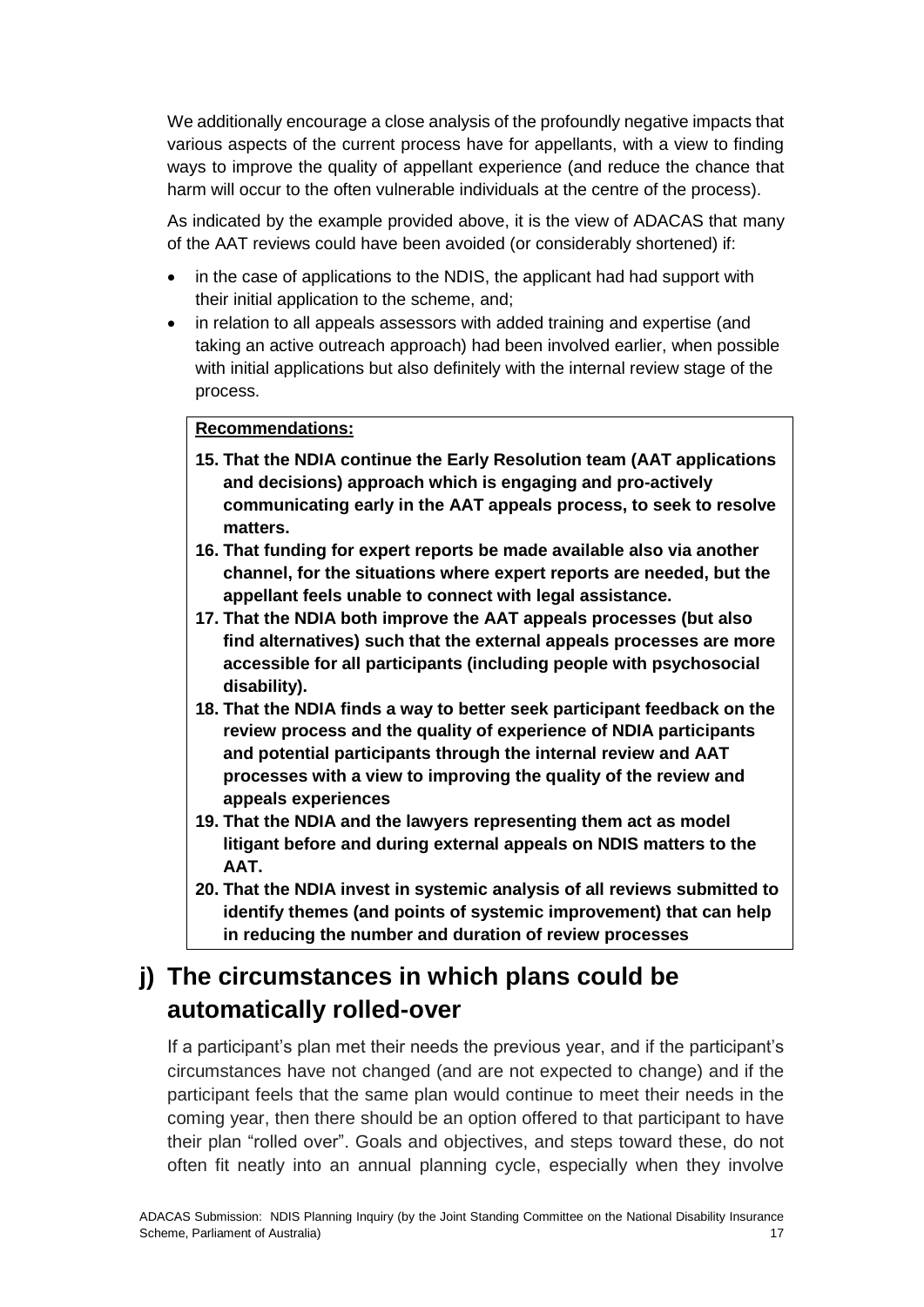moving toward radically different lives and circumstances. The nature of a scheme such as the NDIS is that it will require regular (annual) reviews of progress, so these should occur, but there should be no pressure to radically change course or levels of funding if the majority of goals are still in train at the time of the review.

# <span id="page-17-0"></span>**k) The circumstances in which longer plans could be introduced**

Longer plans might be suitable in situations where a participant's needs are likely to remain stable, where the person is happy with the content of the proposed plan, and where the person wishes to have a longer NDIS plan. Whilst all plans will be aspirational in nature, the particular living conditions of some participants will be such that the goods and services delivered through the NDIS will be of a constant and repetitive nature, and will only require review to ensure the quality is adequate and that the participant's needs are being met in the way that was articulated in their plan.

### <span id="page-17-1"></span>**l) The adequacy of the planning process for rural and regional participants**

ADACAS is aware of the shortcomings of the NDIA's reliance upon market forces to increase and improve service delivery to NDIS participants, and that this impacts significantly on a process of planning which encourages people to aspire to a better life without any guarantee of there being the services available to deliver the supports required<sup>10</sup>.

Since late 2018 ADACAS has delivered Advocacy to people with disability and families in the southern part of NSW, but at this stage has not received referrals which are directly relevant to the issue of NDIS planning in regional and rural areas. We have established links with regional networks who have indicated to us that they receive a significant number of enquiries about the NDIS generally, so further discussion with our colleagues in the networks will inform our understanding of how planning is being experienced by participants in the area.

# <span id="page-17-2"></span>**m) Any other related matters**

 $\overline{a}$ 

Section 2a) above has indicated that ADACAS believes there is a problem with the narrow understanding of "disability" when determining eligibility for the NDIS and in identifying "reasonable and necessary" supports that may be funded in a participant plan. The Productivity Commission Report has both recommended using the International Classification of Functioning (ICF) as the framework for assessment under the NDIS (Recommendation 7.1) and that the assessment

<sup>10</sup> See for example Mavromaris, K, Moskos, M, Mahuteau, S, Isherwood, L 2018, *Evaluation of the NDIS: Final Report*, National Institute of Labour Studies, Flinders University, Adelaide, available: <https://apo.org.au/sites/default/files/resource-files/2018/04/apo-nid143516-1215586.pdf>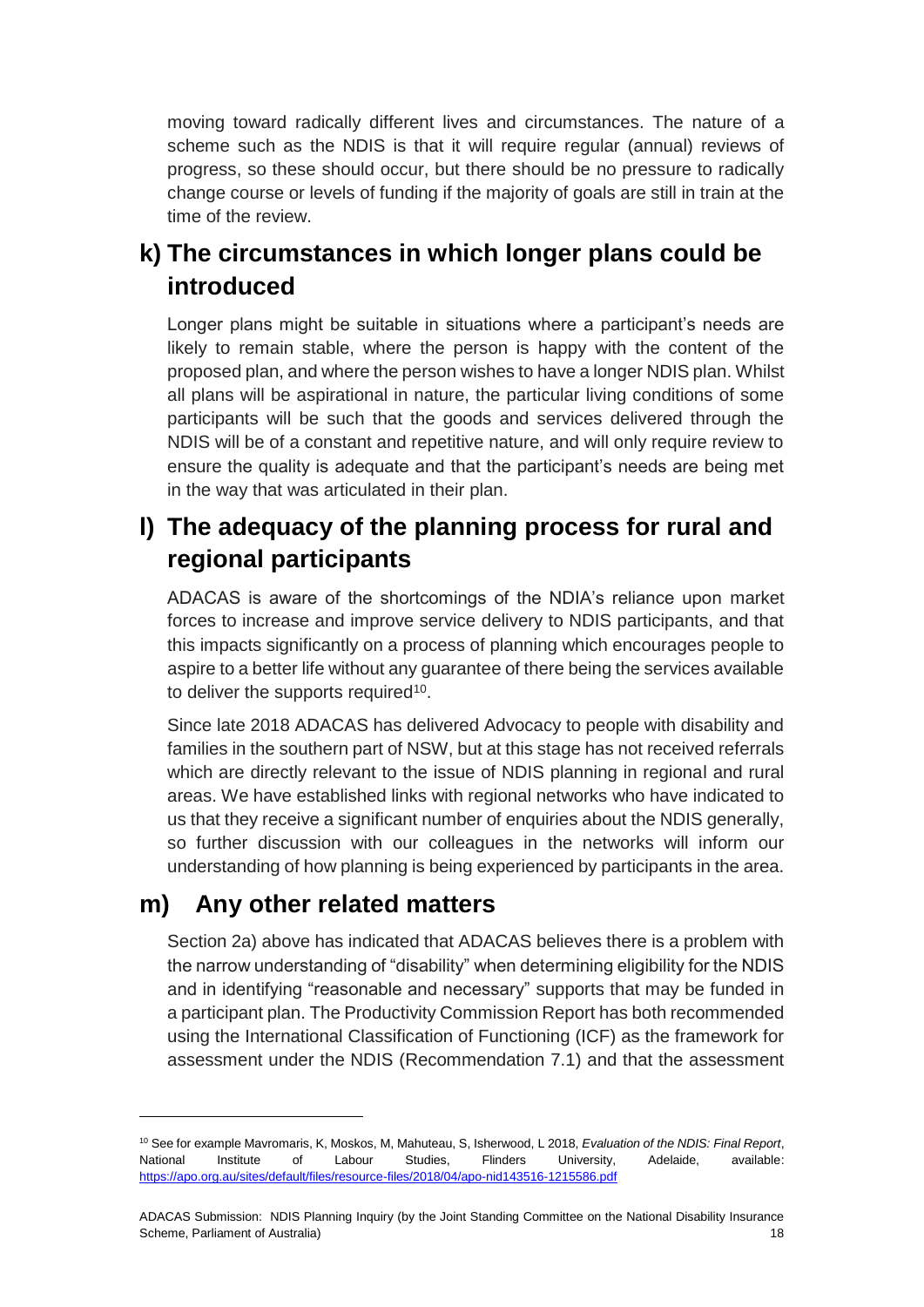tools be subject to evaluation against best practices including the ICF, and recalibrated if necessary (Recommendation  $7.9$ )<sup>11</sup>. The ICF is the internationally accepted framework for describing disability, and was developed over a period of years in the 1990s and early 2000s to bring together earlier, mainly medically focused classification systems with the concepts of the "social model of disability", which has widely been adopted as an underpinning principle for the UN CRPD and the National Disability Strategy. At its heart the social model of disability accepts that the disadvantage experienced by people with disability is not inherent to their impairments or conditions, but instead an expression of the many and various barriers that they experience which people without disability are not subject to, and the social and economic impact this has on them and the further disadvantage they experience as a result. The ICF has translated this into its four domains, described thus:

- the body functions and structures of people, and impairments thereof (functioning at the level of the body);
- the activities of people (functioning at the level of the individual) and the activity limitations they experience;
- the participation or involvement of people in all areas of life, and the participation restrictions they experience (functioning of a person as a member of society); and
- the environmental factors which affect these experiences (and whether these factors are facilitators or barriers) $12$ .

This suggest that focusing solely on the first two domains, which appears to be the case currently within the NDIS, will significantly limit the effectiveness of the scheme, as it will not recognise and address the barriers in society that individuals need to overcome if they are to enjoy a fully inclusive life. This applies to assessment of eligibility and also to the range of supports that may need to be purchased or financed, given a participant's particular life circumstances. The narrow way in which is disability is understood in the planning process, together with the configuration of the NDIA systems that deny funding for non-specialist goods and services, is ignoring the broader systemic barriers that the NDIS was set up to help people with disability overcome. Given this is vital that the full scope of all domains of the ICF be adopted within the assessment and planning frameworks of the NDIS.

 $\overline{a}$ 

<sup>11</sup> Productivity Commission 2011, Disability Care and Support, Report no. 54, Canberra, available: <https://www.pc.gov.au/inquiries/completed/disability-support/report/disability-support-overview-booklet.pdf>

<sup>&</sup>lt;sup>12</sup> Recommended in the People with Disability Australia submission to the Productivity Commission, see People with Disability Australia 2010, *Inquiry into Long Term Disability Care and Support: People with Disability Australia (Inc) Submission to the Productivity Commission*: Submission No. 524, available: <https://www.pc.gov.au/inquiries/completed/disability-support/submissions/sub0524.pdf>